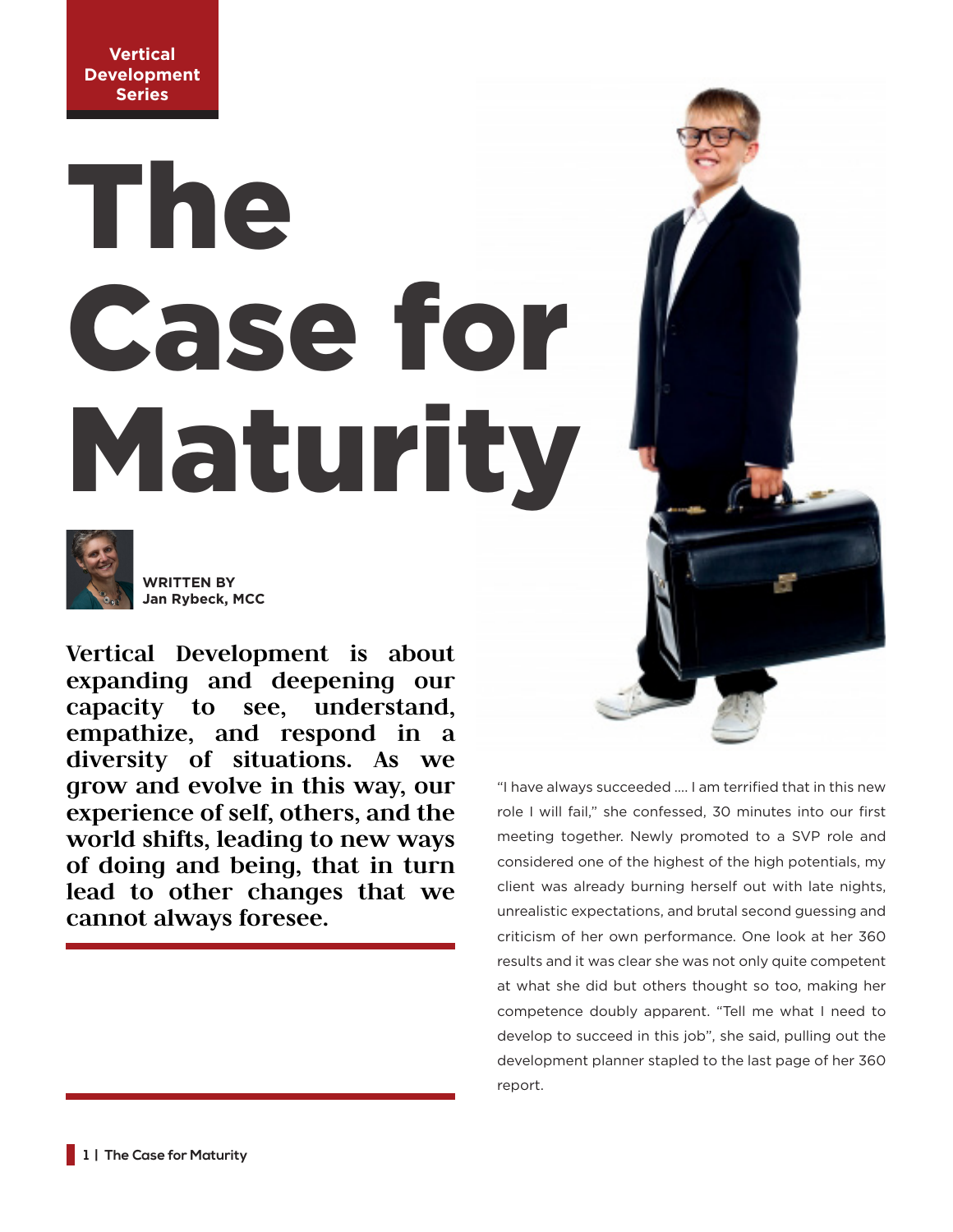"You've already got all the competence you need to do this job," I assured her. "It's not competence we need to work on…. its maturity." "Are you suggesting that I am immature?", my client asked, slightly amused. "Hardly," I answered. "Maturity is the capacity to understand and work with different ideas, personalities, and situations without reverting to doing things the same way and with the same frame of mind."

"Truth is, when it comes to dealing with the complexity and uncertainty that happens at your level, you need to expand your capacity to navigate many right answers to find the appropriate response; consider multiple points of view to build buy in, and make well-vetted decisions; manage dilemmas made of equally valid yet opposing factors; and present yourself with humility and confidence, clarity and caring, in order to get others on board."

 "The bumper sticker here is find the right path AND make the path right", I added. "How on earth do I do that?" my client responded. "I have been successful because of how hard I work to get the answer right. Making the path right sounds like a cop-out to me. It's either right or not." "No wonder you are afraid of failing in this bigger role," I said. "If you are using the same idea of success in this new job as you were when you were leading technical teams, you will likely feel like a failure several times a day. What if success were not about being right?"

My client gave this some thought. "If success were not about being right, I would have no idea whether things were working or not. Perhaps I would need to find other ways to assess whether we were on the mark. I guess I would need to consider whether we were effective. Maybe being right is not as important as being effective, and to be effective, I would need to do a better job of finding out if we were effective at different places along the line, which sounds kind of like what you were saying, you know, about making the path right."

THE BUMPER STICKER HERE IS FIND THE RIGHT PATH AND MAKE THE PATH RIGHT. ""

- "

Noticing that my client's pace had slowed down, as if she were releasing the clutch on one way of being and shifting into a new gear, I asked, "If your success were less about being right and more about being effective, what would change for you?" "I would feel less central to the success, it would not be about me. And that would be ok, not easy, but ok." "What would not be easy about it?" I asked. "My whole identity, since I was a kid, was about being the one with the answers." " Sounds like this might be an invitation to see yourself in a different way." I interjected. "Yeah, I am not sure how I see myself now, but just thinking about it this way, I feel lighter, less burdened, and freed up to consider the possibilities I could not see before. Maybe also to ask for help more and get others involved so it is not all about me. So what do I need to do to get this maturity thing right?" she asked with a smirk.

Mature leaders demonstrate both gravitas and agility. Ask any leader you admire about their most formative learning, and they will likely tell you about experiences … and not necessarily the good ones. Ask them what enabled them to learn from those experiences, and you hear things like, "I changed my perspective," "I got to walk in their shoes," "I know what it is like to be in the trenches," "I hit bottom and bounced back," "I realized it was not about me," "I was humbled over and over again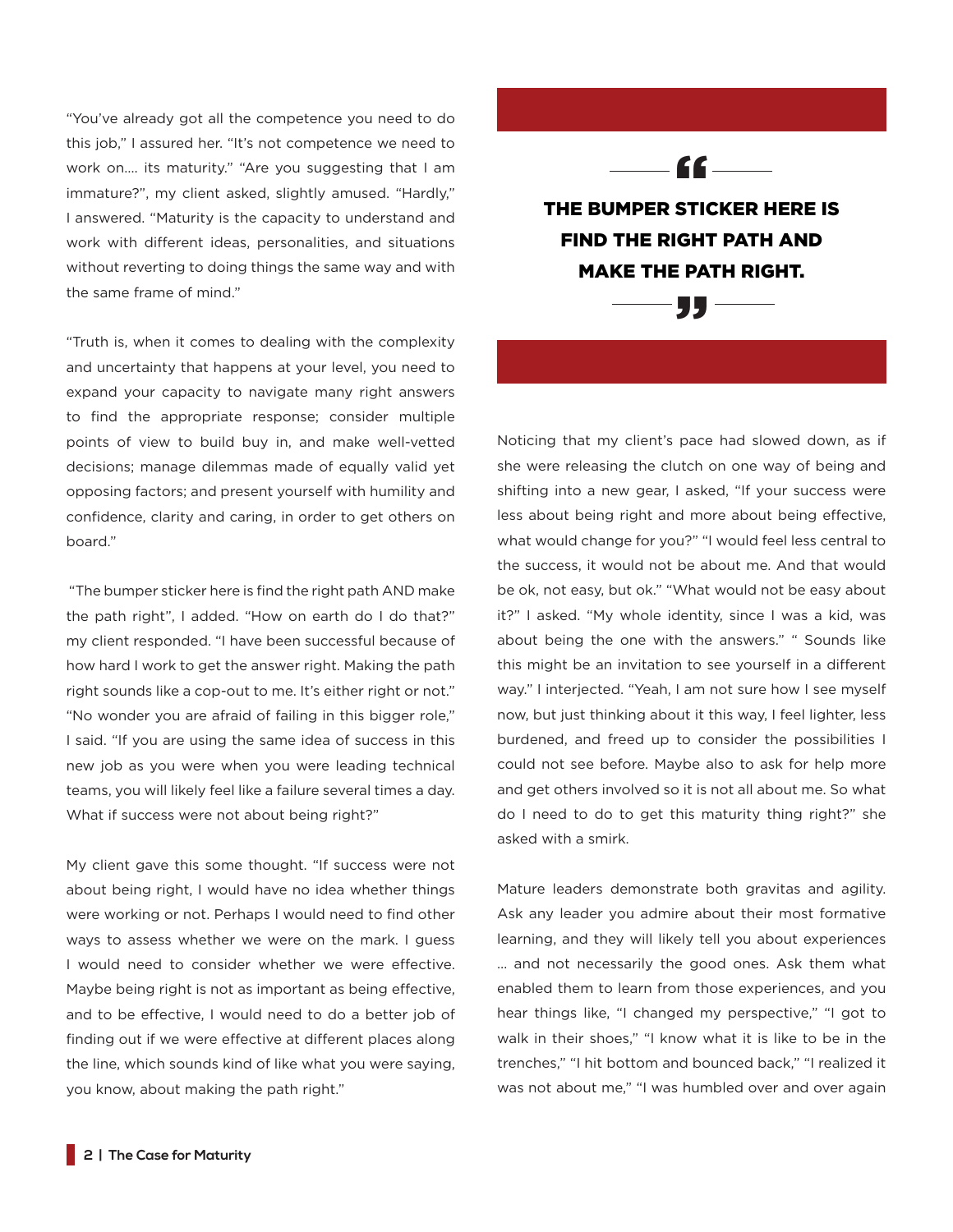till I was ready to ask for help."

Mature leaders do not need to have a lot of "time on planet" to qualify, but that they fully learn from the time they have invested, expanding their awareness, building their understanding, and allowing themselves to be changed and grown through their experiences. Good judgment comes from experience and experience comes from bad judgment. Similarly, maturity comes from seeking, practicing, failing/ succeeding, learning from all of it, and adopting the learning into new ways of both being and experiencing the world & others.

Another way to think of maturity in leadership is as the capacity to comprehend and work with complexity that comes with multiple and often conflicting demands, personalities, and system dynamics. IBM's 2010 study, Capitalizing on Complexity: Insights from the Global Chief Executive Officer Study identified complexity as the number one challenge facing business leaders. A similar study, conducted by Korn Ferry, found that the ability to work across multiple perspectives, cultures, and ambiguous realities is one of the top development opportunities for executives.

The term VUCA (Volatility, Uncertainty, Complexity, and Ambiguity), originally coined by the military, now brings up almost half a million references on Google and is the topic of hundreds of business articles. Perhaps that is why Nick Petrie of the Center for Creative Leadership has identified Vertical Development as the number one trend in Leadership Development.

Maturity and the vertical path of development that can get us there offer much needed advantage. In the same way as hiking up a mountain offers increasing degrees of perspective while also providing a grounded appreciation of the terrain involved, maturing as a leader provides both an expanded perspective of options, opportunities, and dynamics mixed with deep knowing and empathy for what is real.



...MATURING AS A LEADER PROVIDES BOTH AN EXPANDED PERSPECTIVE OF OPTIONS, OPPORTUNITIES AND DYNAMICS MIXED WITH DEEP KNOWING AND EMPATHY FOR WHAT IS



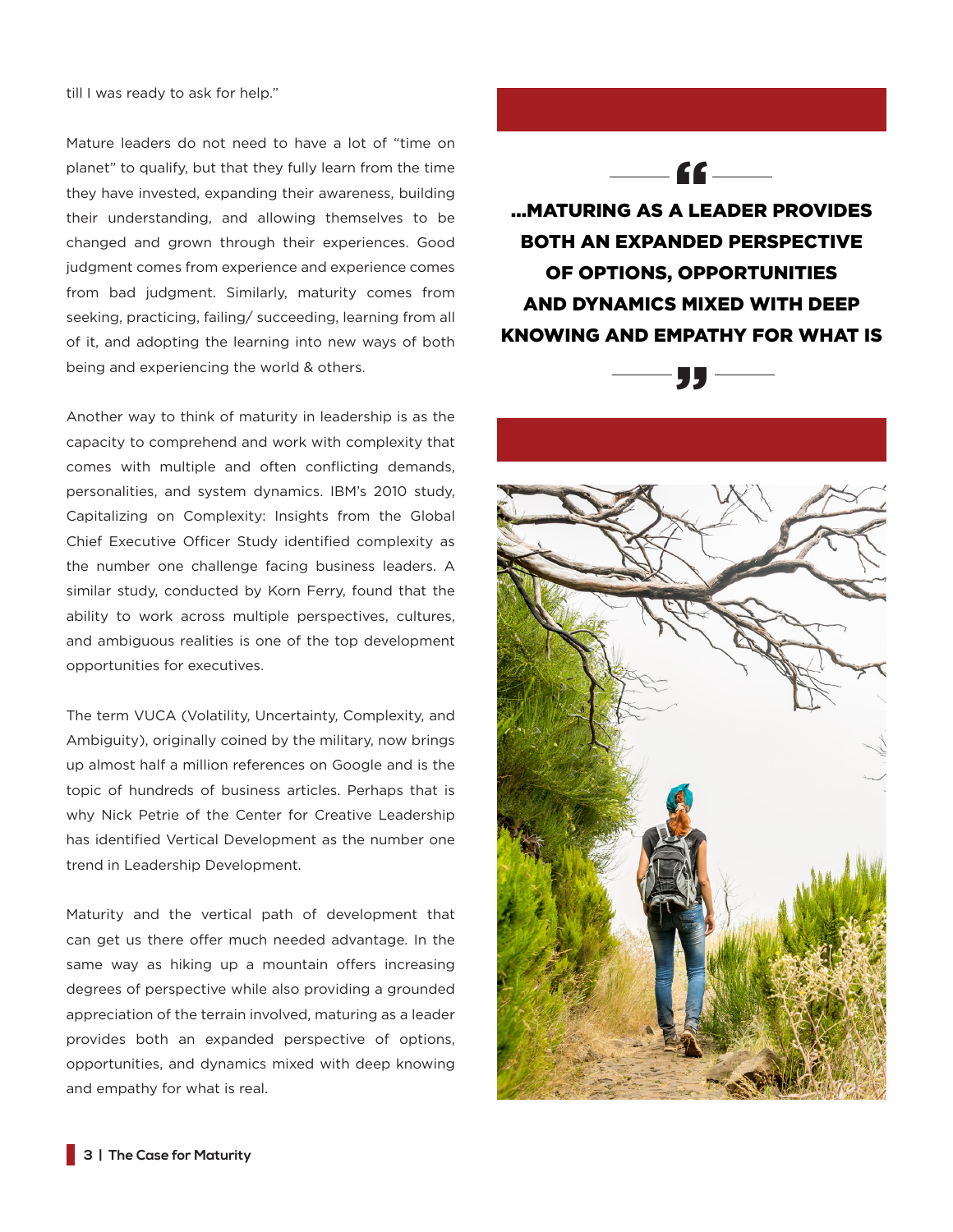Imagine the complexity and uncertainty of a steep, foggy mountain climb under the leadership of someone without hiking experience and without the willingness to consider alternative routes and solutions when the going gets rough. Vertical Development models help us increase our capacity to understand, consider, and work with complexity. Just as experiences moving to new environments enable us to navigate the confusion about what to pack, what to ask, and how to embrace the range of emotions from loss to fear to excitement that come with a move, each stage provides increased access to mental, emotional, relational capacity.

•Petrie, like many others who study this topic, distinguishes between Horizontal Development often the bread and butter of leadership development programs — and Vertical Development—what is often sorely lacking in these programs — largely because it's not something that can be taught in a workshop. More on these distinctions can be found in his article on the How To of Vertical Development (http://www.ccl.org/ wp-content/uploads/2015/04/verticalLeadersPart2. pdf).

•Horizontal Development comes through attaining knowledge, skills, and behaviors that enable us to become more capable at what we do. We become more competent within a specific way of seeing the world and ourselves in it.

•Vertical Development increases our capacity to hold, comprehend, empathize, and respond to a range of attitudes, perspectives, emotions, and agendas.

Both Horizontal and Vertical Development shape how we evolve. Susanne Cook-Greuter, thought leader and researcher in the field of Adult Development, uses a spiral to capture the dynamic quality of how development requires both horizontal and vertical elements. Several models for Vertical development, also known as Adult Stage Development and Ego Construct Development, offer different names for the stages we traverse and transcend as we evolve in this way. The spiral graphic to

the right describes the Leadership Maturity Framework with stage names used by Susanne Cook-Greuter. The second article in this series, Vertical Development: The Map and the Territory provides more detailed on the stages of development. (See graphic on pg. 5)

We never evolve purely vertically to the next stage. Rather— the application of knowledge, skills, and behaviors (Horizontal Development) and the emotional, physical, and relational, and systemic shifts that both enable and result from those changes leads to shifts in how we see ourselves (Vertical Development). As we change and expand the way we see ourselves and respond to our world, we integrate the skills and behaviors of earlier stages so we can access those capabilities when needed.

My SVP client, for example, realized that she needed to get better at delegation in order to build team capacity as well as free her up to do the strategic work only she could do. She practiced tools she learned in Crucial Conversations and Crucial Accountability workshops offered by VitalSmarts to develop those skills (Horizontal Development) and, as she became more effective at delegating, she experienced herself differently; less overwhelmed with putting out fires…and more able to reflect on strategic relationships and on how to manage dynamics at the top. She noticed—and in turn, began to embody—a slower, more effective and responsive manner with others. That led to her team looking to her for a new level of guidance. Still authentic to her nature, she demonstrated an uncommonly grounded understanding of the many systems at play and willingness to consider multiple factors before making decisions, hence she and others had more confidence in her direction. And she began to see her self, others, and the opportunities and challenges from different perspectives, which allowed for more options for response and solutions.

This is what is meant by maturing as a leader… increasing capacity to handle what comes at you without getting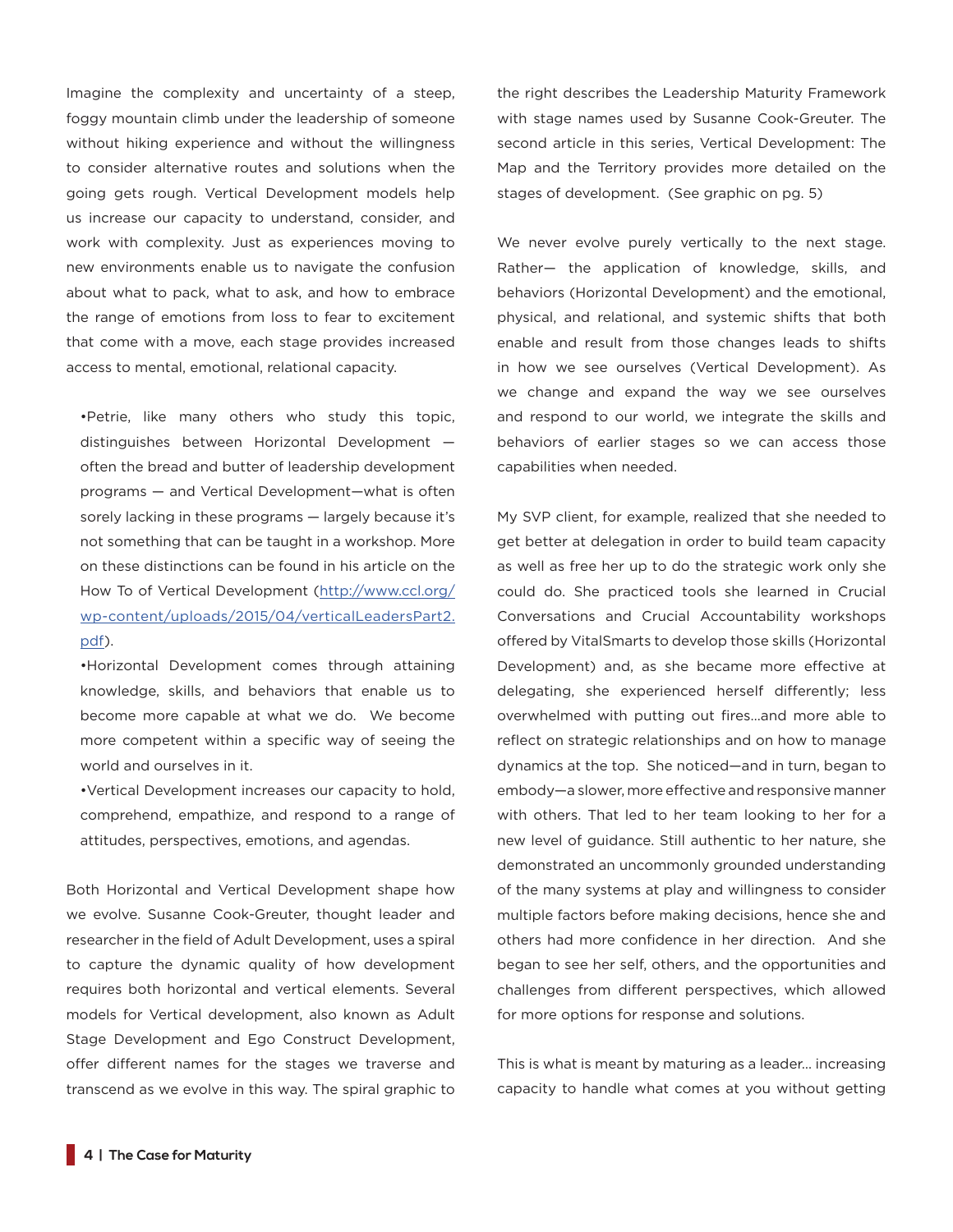